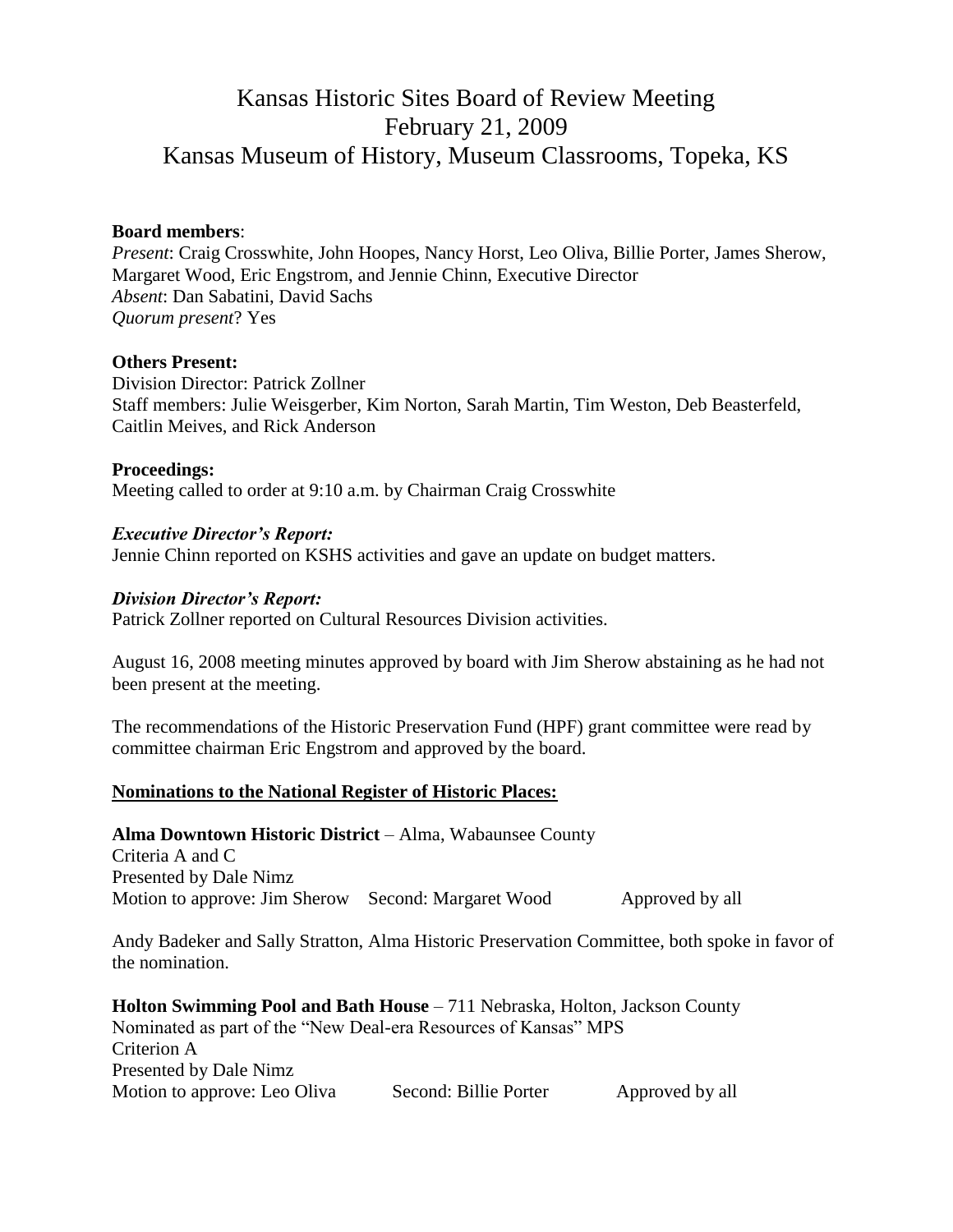| <b>Terminal Railway &amp; Bridge Company Freight Depot</b> – 306 S 7th Street, Leavenworth,<br><b>Leavenworth County</b><br>Criteria A and C                                                               |                       |                 |  |  |
|------------------------------------------------------------------------------------------------------------------------------------------------------------------------------------------------------------|-----------------------|-----------------|--|--|
| Presented by Elizabeth Rosin<br>Motion to approve: Jim Sherow                                                                                                                                              | Second: Billie Porter | Approved by all |  |  |
| Leavenworth Preservation Commission Chairperson, Sally Hatcher spoke in favor of the<br>nomination.                                                                                                        |                       |                 |  |  |
| <b>Broadview Hotel–400 W Douglas Avenue, Wichita, Sedgwick County</b><br>Criterion A                                                                                                                       |                       |                 |  |  |
| <b>Presented by Christy Davis</b><br>Motion to approve: Eric Engstrom Second: Nancy Horst                                                                                                                  |                       | Approved by all |  |  |
| Krisandra Lippert, Drury Southwest, Wichita, talked about the progress made by her company<br>and future plans for the building.                                                                           |                       |                 |  |  |
| S-W Supply Company – 215 E Prairie, Girard, Crawford County<br>Criterion A<br><b>Presented by Christy Davis</b>                                                                                            |                       |                 |  |  |
| Motion to approve: Margaret Wood Second: John Hoopes                                                                                                                                                       |                       | Approved by all |  |  |
| Terri Harley, Friends of Historic Girard, spoke about the history of the business housed in the<br>building.                                                                                               |                       |                 |  |  |
| <b>State Bank of Girard</b> – 105 E Prairie, Girard, Crawford County<br>Criteria A and B                                                                                                                   |                       |                 |  |  |
| Presented by Christy Davis<br>Motion to approve: Margaret Wood Second: Jim Sherow                                                                                                                          |                       | Approved by all |  |  |
| Terri Harley answered question from the board about the nomination.                                                                                                                                        |                       |                 |  |  |
| St. John's Episcopal Church - SE Corner of Buffalo & Summit Streets, Girard, Crawford<br>County<br>Criterion C                                                                                             |                       |                 |  |  |
| Presented by Christy Davis<br>Motion to approve: Jim Sherow                                                                                                                                                | Second: John Hoopes   | Approved by all |  |  |
| <b>Crawford County Courthouse</b> – 111 E Forest, Girard, Crawford County<br>Nominated as part of the "Historic County Courthouses of Kansas" MPS<br>Criteria A and C<br><b>Presented by Christy Davis</b> |                       |                 |  |  |
| Motion to approve: Leo Oliva                                                                                                                                                                               | Second: Eric Engstrom | Approved by all |  |  |
| Berquist & Nelson Drugstore Building – 105 N Main Street, Lindsborg, McPherson County<br>Criteria A and C                                                                                                  |                       |                 |  |  |
| Presented by Brenda Spencer<br>Motion to approve: Eric Engstrom                                                                                                                                            | Second: Nancy Horst   | Approved by all |  |  |

Jim Prugh, owner, spoke of his plans to rehabilitate and restore the building.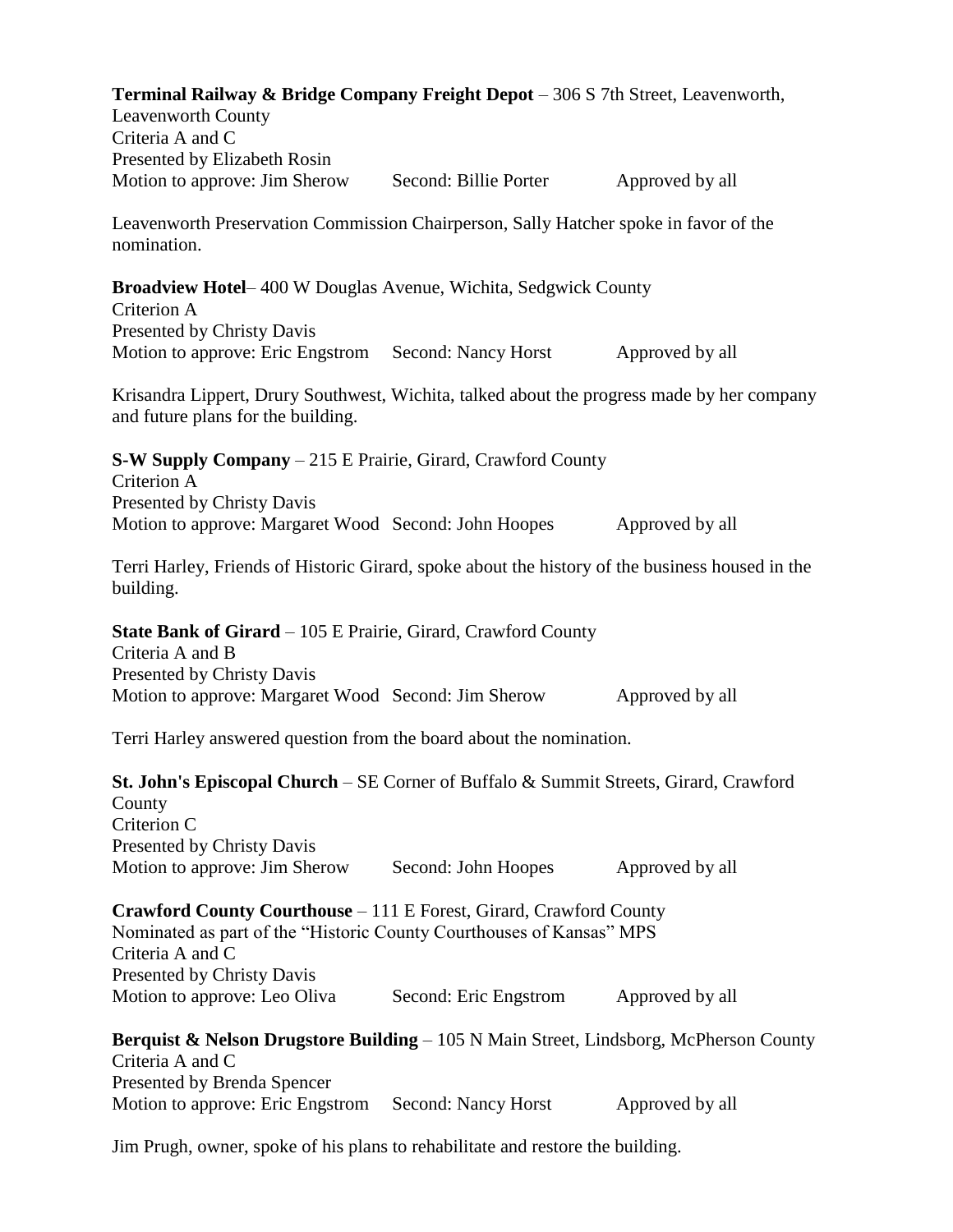**Clareen/Peterson Restaurant Building** – 1113 N Main Street, Lindsborg, McPherson County Criteria A and C Presented by Brenda Spencer Motion to approve: Jim Sherow Second: John Hoopes Approved by all

**Holmberg & Johnson Blacksmith Shop** – 122 N Main Street, Lindsborg, McPherson County Criterion A Presented by Brenda Spencer Motion to approve: Eric Engstrom Second: Billie Porter Approved by all

**Old Mission Mausoleum** - 3424 E 21st Street, Wichita, Sedgwick County Criterion C Presented by Sarah Martin Motion to approve: Margaret Wood Second: Jim Sherow 8 votes yes; Eric Engstrom asked to be recused because of conflict of interest.

David Stewart, Mausoleum Historian, told the board about researching the building.

Eric Engstrom asked to work with staff to clarify the description of ownership history.

**Hazlett-Hurd House** – 820 NW Third Street, Abilene, Dickinson County Criterion B Presented by Sarah Martin Motion was made by Leo Oliva and seconded by Eric Engstrom to table the nomination. Staff was asked to advise property owners on clarifying nomination and possibly resubmitting it under criterion C.

**Parachute Building (Pratt Army Air Field)** – 40131 Barker Avenue, Pratt, Pratt County Criteria A and C Presented by Rick Anderson Motion to approve: Margaret Wood Second: Leo Oliva Approved by all

Phillip Schulz, PAAF Historian, gave a short speech about the history of the airfield.

**Florence Water Tower** – 525 W  $5<sup>th</sup>$  St, Florence, Marion County Criteria A and C Presented by Sarah Martin Motion to approve: Billie Porter Second: John Hoopes Approved by all

Neva Robinson, Florence Historical Society, expressed her support for the nomination.

**Elk County Courthouse** – 127 N Pine, Howard, Elk County Nominated as part of the "Historic County Courthouses of Kansas" MPS Criteria A and C Presented by Sarah Martin Motion to approve: Jim Sherow Second: Eric Engstrom Approved by all

Michael West, South Central Kansas Economic Development District, stated he was in favor of the nomination.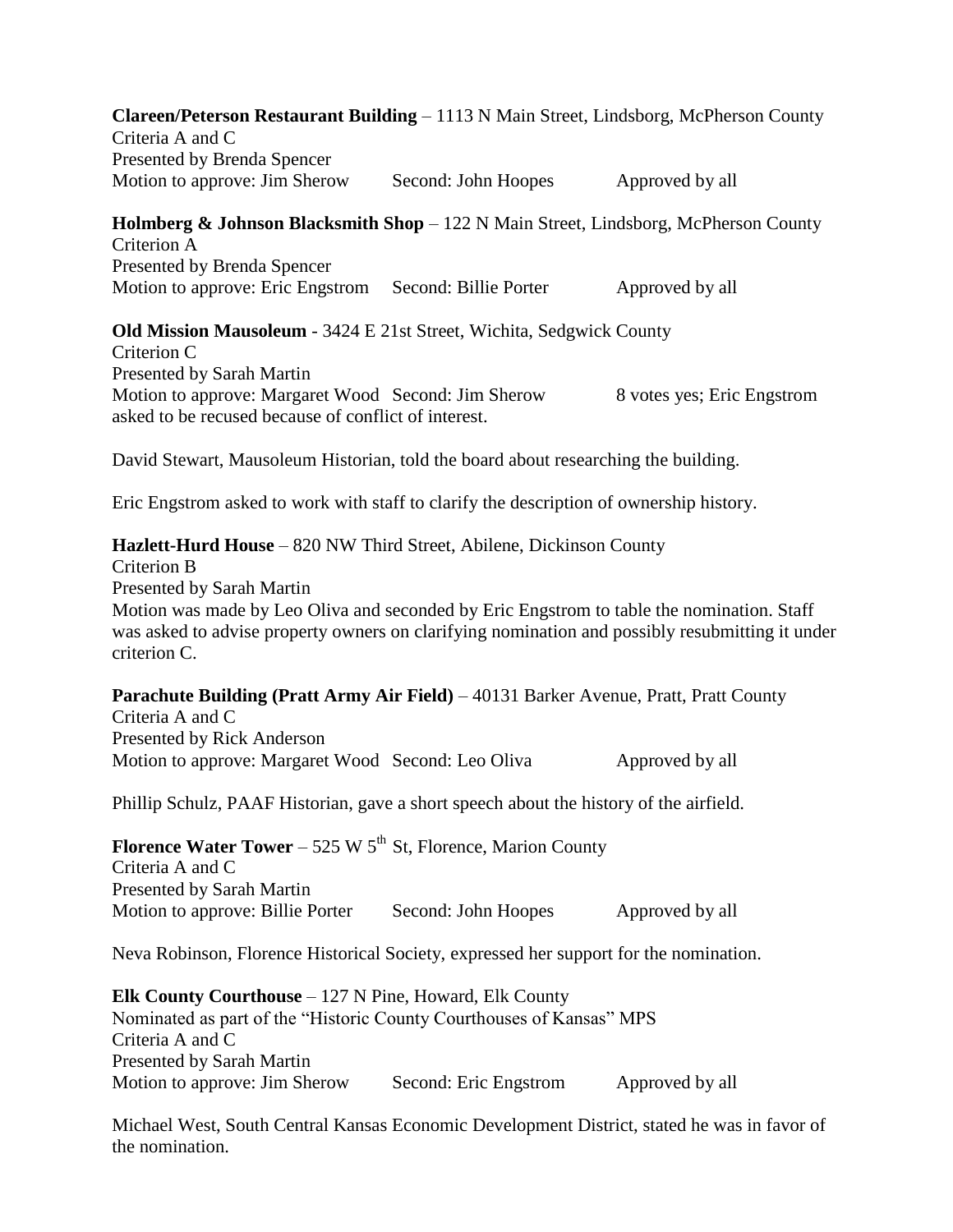**Ecumenical Christian Ministries Building –** 1204 Oread Avenue, Lawrence, Douglas County Criteria A and C Presented by Sarah Martin Motion to approve: Jim Sherow Second: John Hoopes 7 votes Yes; 2 votes No Nomination approved

Craig Crosswhite raised concerns about the property's social significance.

Reverend Thad Holcombe talked about the social significance and history of the building.

**George Mackie House** – 1941 Massachusetts Street, Lawrence, Douglas County Criteria B and C Presented by Kim Norton Motion to approve under Criteria A and C: Jim Sherow Second: John Hoopes Approved by all

# **Nominations to the Register of Historic Kansas Places**

**Hughes Conoco Service Station –** 400 SW Taylor Street, Topeka, Shawnee County Criteria A and C Presented by Rick Anderson Motion to approve: Leo Oliva Second: Jim Sherow Approved by all

Edwin Hughes, owner, spoke about the history of the building.

Thomas Rosenblum, NPS Historian, also spoke about the building's history.

# **J. R. Greenlees Home** – 714 Mississippi, Lawrence, Douglas County Criterion B Presented by Sarah Martin Motion to approve under Criterion A: Jim Sherow Second: Leo Oliva Approved by all

Owner Eric Kirkendall spoke in support of the nomination.

# **Request for Removal from National Register of Historic Places**

**St. Patrick's Mission Church and School** – Chapman vicinity, Dickinson County Building destroyed by tornado in June of 2008. Presented by Sarah Martin Motion to approve: Billie Porter Second: Nancy Horst Approved by all

# **Other Business**

Jim Sherow asked that the board meet to discuss the Heritage Trust Fund Grant program and the policies associated with it.

The next board meeting is set for May 9, 2009 at 9 a.m. in the Museum Classrooms

Jim Sherow moved to adjourn and Leo Oliva seconded the motion.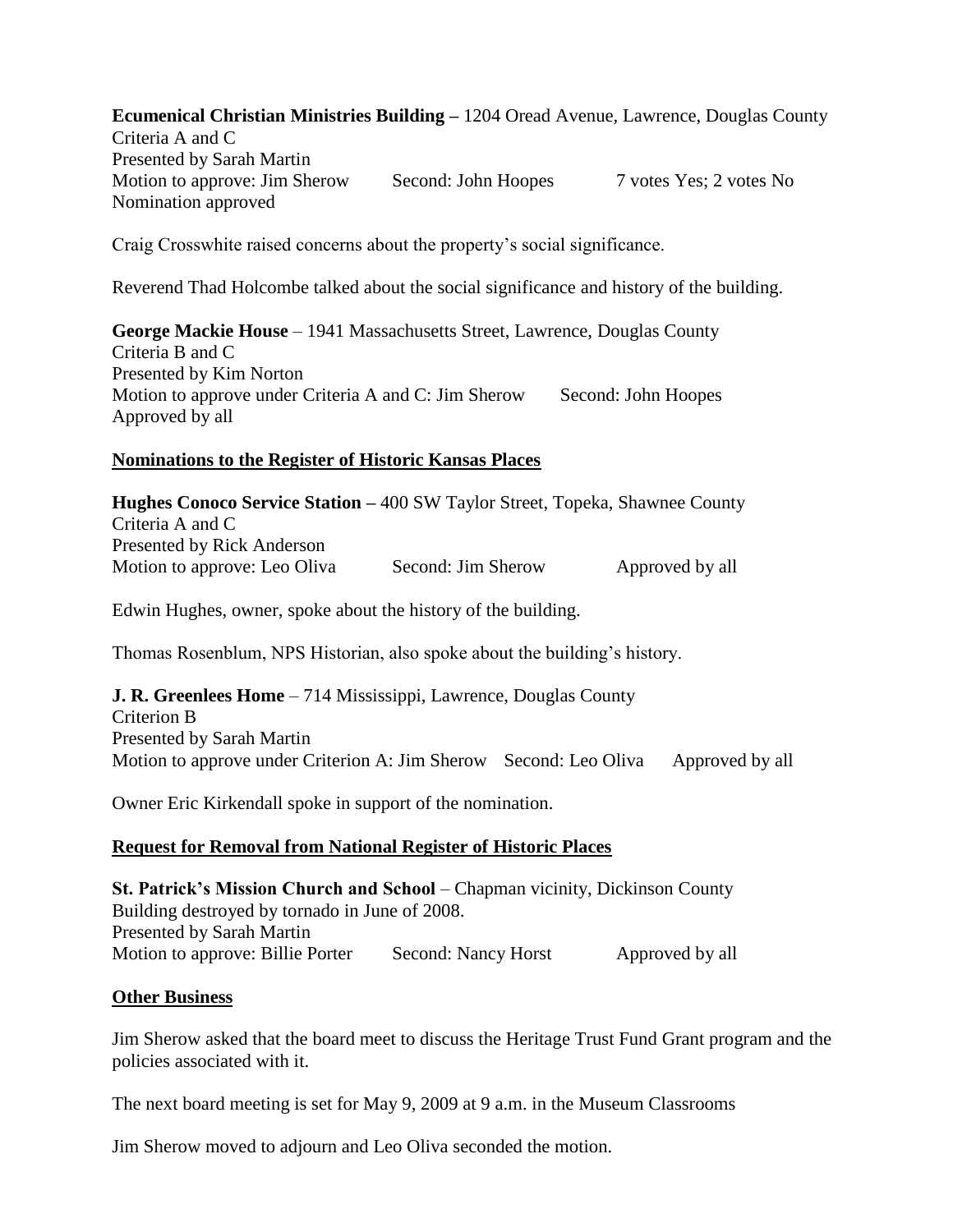# **Kansas Historic Sites Board of Review Meeting May 9, 2009 Kansas Museum of History, Museum Classrooms, Topeka, KS**

### **Board members**

*Present*: Craig Crosswhite, Dan Sabatini, Nancy Horst, Leo Oliva, Billie Porter, James Sherow, Margaret Wood, and Jennie Chinn, Executive Director *Absent*: David Sachs, John Hoopes, and Eric Engstrom *Quorum present*? Yes

# **Staff**

*Present*: Division Director Patrick Zollner, Julie Weisgerber, Kim Smith, Sarah Martin, Kristen Johnston, Caitlin Meives, Katrina Ringler, Deb Beasterfeld *Absent*: Kim Norton, Tim Weston

# **Proceedings**

Chairman Craig Crosswhite called the meeting to order at 9:05 a.m.

# **Executive Director's Report**

Jennie Chinn reported on KSHS activities and gave an update on budget matters.

# **Cultural Resource Division Director's Report**

Patrick Zollner reported on Cultural Resources Division activities.

# **Approval of Minutes of February 21, 2009**

The board approved the February 21, 2009 meeting minutes. Dan Sabatini abstained from the vote, as he was not been present at the February meeting.

# **Heritage Trust Fund Grant Committee Recommendation**

Billie Porter presented the Heritage Trust Fund grant committee report recommending grant awards. The committee was made up of three board members: Billie Porter, Nancy Horst, and Craig Crosswhite. There were no public comments.

Motion to approve committee's recommendations: Craig Crosswhite Second: Leo Oliva Motion approved

#### **Nominations to the National Register of Historic Places**

*Abilene Downtown Historic District* – Abilene, Dickinson County Criteria A and C Presented by Kerry Davis of Sally Schwenk Associates, Inc. Motion to approve: Billie Porter Second: James Sherow Motion approved

*Dodge City Downtown Historic District* – Dodge City, Ford County Criteria A and C Presented by Christy Davis of Davis Preservation Motion to approve contingent upon the removal of all properties west of Third Street, which includes Boot Hill: Jim Sherow Second: Leo Oliva 5 votes yes, 2 votes no, and 1 abstention Motion approved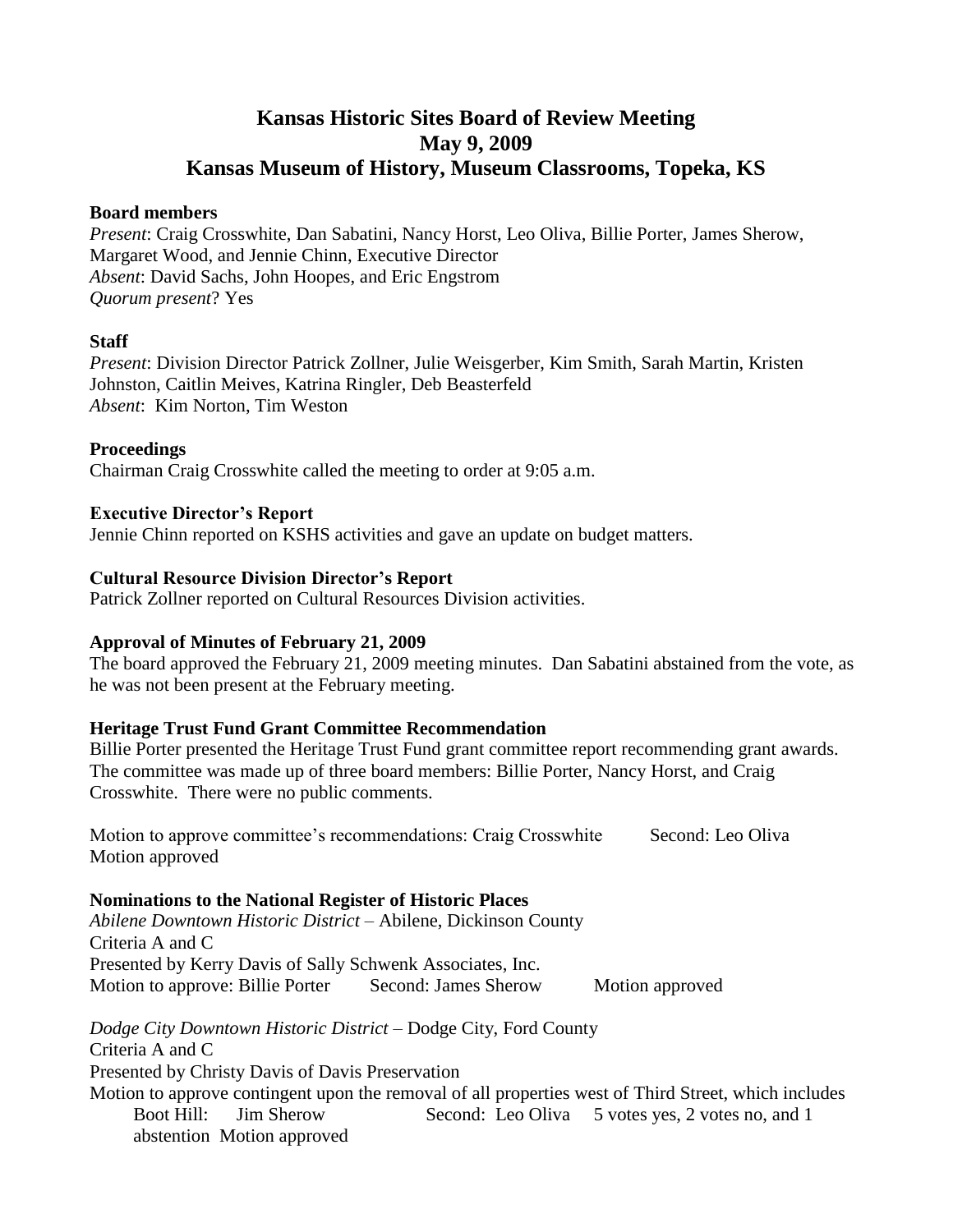Discussion: The board raised concerns about including Boot Hill within the boundaries of a downtown district, because the 1950s-era Boot Hill is a re-creation of the original that does not share common history with the more traditional historic downtown buildings. Christy Davis explained that the tourist site is a part of the recent history of Dodge City, and that the staff was supportive of including Boot Hill in the nomination.

Robert Metzger, a member of the public in attendance, asked what the impact would be if Boot Hill remained in the district, but was listed as non-contributing. The staff and Christy Davis explained that the numbers of non-contributing properties would be higher and thus negatively impact the integrity of the historic district.

Dennis Veatch, Development Services Administrator for the City of Dodge City, stated that the City is committed to preserving the history of their community, and that this historic district will be an important part of downtown economic development.

*First Presbyterian Church* – 202 N Summit, Girard, Crawford County Criterion C Presented by Christy Davis of Davis Preservation Motion to approve: Leo Oliva Second: Dan Sabatini Motion approved *Pryor House* – 263 S Pershing Avenue, Wichita, Sedgwick County Nominated as part of the "Residential Resources of Wichita" MPS Criteria A and C Presented by Kathy Morgan with the City of Wichita Motion to approve: Dan Sabatini Second: Jim Sherow Motion approved *Winders Historic District* – 1038-1040, 1044 & 1045 S Topeka Avenue, Wichita, Sedgwick County Nominated as part of the "Residential Resources of Wichita" MPS Criteria A and C Presented by Barbara Hammond with the City of Wichita Motion to approve: Jim Sherow Second: Nancy Horst Motion approved *Van Arsdale House* – 201 N Broadway, Wichita, Sedgwick County Nominated as part of the "Residential Resources of Wichita" MPS Criteria A and C Presented by Kim Smith, KSHS Staff Motion to approve: Dan Sabatini Second: Margaret Wood Motion approved Kathy Morgan stated that the Wichita Historic Preservation Board supports the nomination. *Loomis-Parry Residence* – 1003 S State Street, Augusta, Butler County Criterion C Presented by Sarah Martin, KSHS Staff Motion to approve: Jim Sherow Second: Leo Oliva Motion approved *Lipp Barn* – Collyer vicinity, Trego County Nominated as part of the "Historic Agriculture-Related Resources of Kansas" MPS

Criteria A and C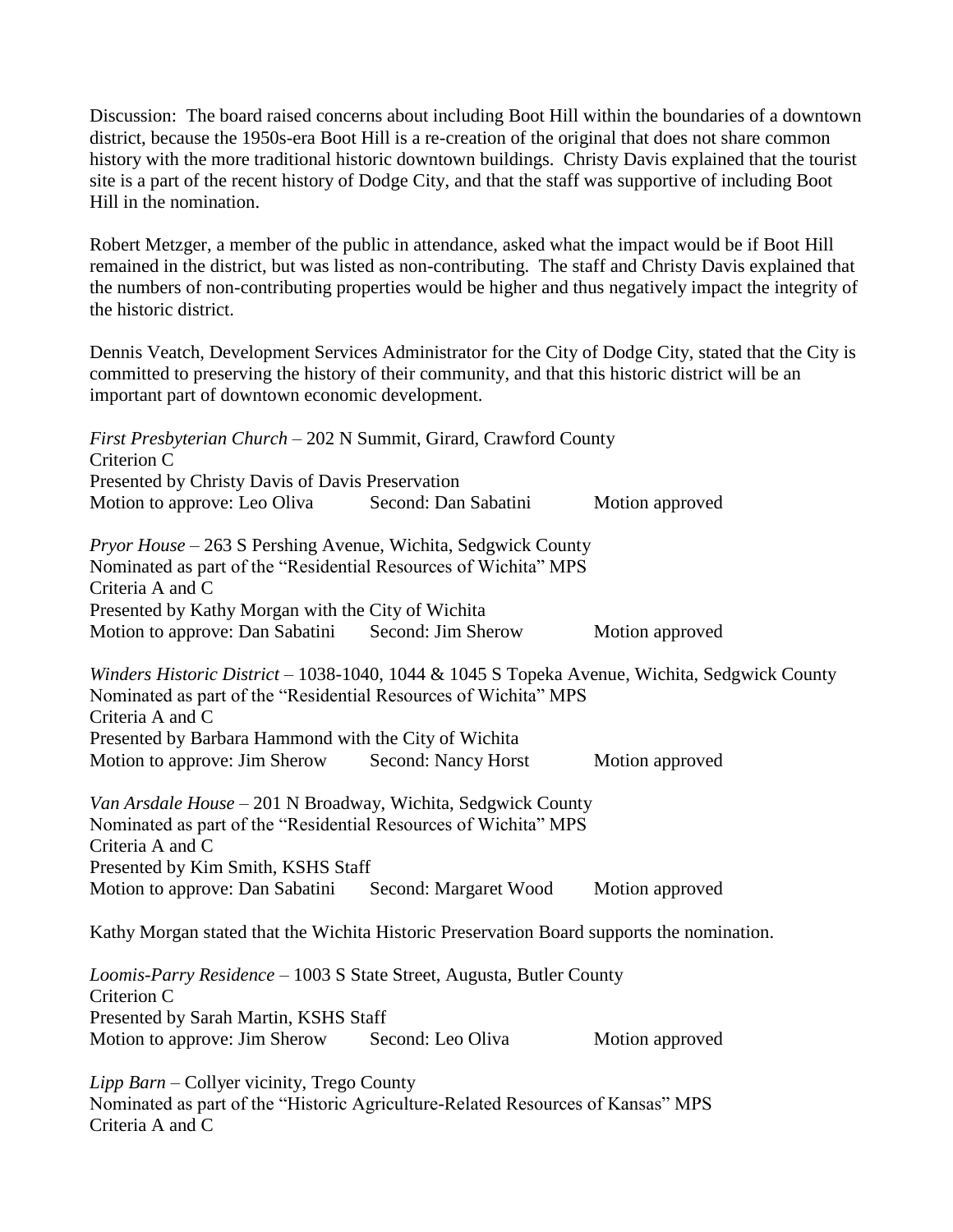| Presented by Caitlin Meives, KSHS Staff                                       |                       |                 |
|-------------------------------------------------------------------------------|-----------------------|-----------------|
| Motion to approve: Leo Oliva                                                  | Second: Dan Sabatini  | Motion approved |
| <i>Plymouth Congregational Church – 925 Vermont, Lawrence, Douglas County</i> |                       |                 |
| Nominated as part of the "Historic Resources of Lawrence" MPS                 |                       |                 |
| Criterion C                                                                   |                       |                 |
| Presented by Sarah Martin, KSHS Staff                                         |                       |                 |
| Motion to approve: Jim Sherow                                                 | Second: Billie Porter | Motion approved |
| <b>Nominations to the Register of Historic Kansas Places</b>                  |                       |                 |
| Parker House Hotel - 116 W Second, Minneapolis, Ottawa County                 |                       |                 |

Criterion A Presented by Sarah Martin, KSHS Staff Motion to approve: Jim Sherow Second: Nancy Horst Motion approved

Discussion: The board received in their packets correspondence from the City of Minneapolis regarding its involvement with the property and owner. The correspondence included an engineer's report about the structural soundness of the building. The board also received in their packets a letter of support for the state register nomination from Amy Cole with the Midwest Regional Office of the National Trust for Historic Preservation. She provided a second engineer's report on the condition of the building. Property owner Bob Lott offered his support for the nomination.

#### **Other Business**

Craig Crosswhite asked board members to be prepared at the next meeting to set dates for the 2010 meetings. The next meeting will be August 15, 2009 at 9 a.m. at the Kansas Museum of History in the Museum Classrooms.

Jim Sherow moved to adjourn the meeting and Leo Oliva seconded the motion.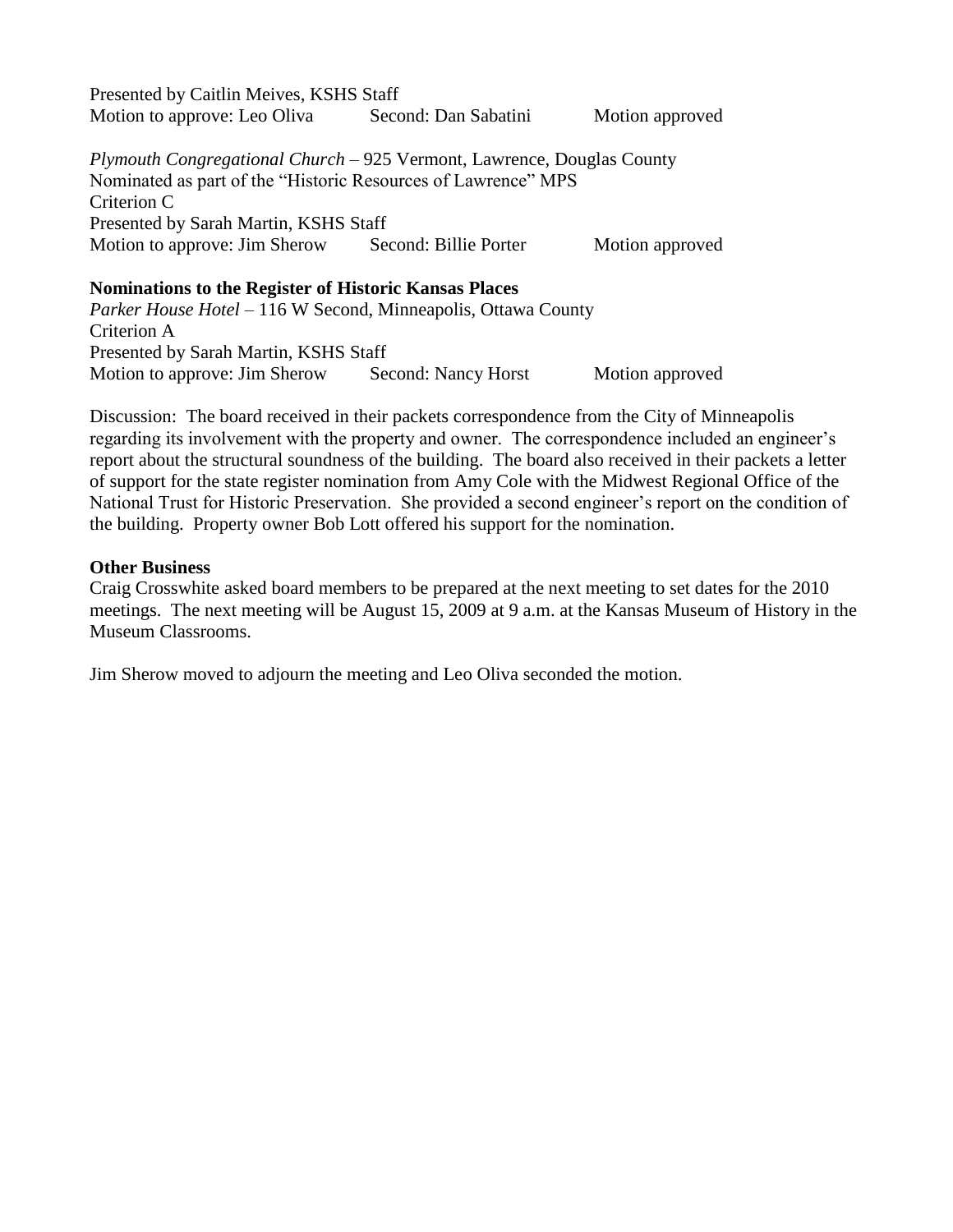# **Kansas Historic Sites Board of Review Meeting August 15, 2009 Kansas Museum of History, Museum Classrooms, Topeka, KS**

#### **Board Members**

*Present:* Craig Crosswhite, Eric Engstrom, Dan Sabatini, Nancy Horst, Leo Oliva, Billie Porter, James Sherow, Margaret Wood, David Sachs, and Jennie Chinn, Executive Director. *Absent:* John Hoopes. *Quorum present?* Yes.

#### **Staff**

*Present:* Division Director Patrick Zollner, Julie Weisgerber, Kim Smith, Sarah Martin, Kristen Johnston, Katrina Ringler, Kim Norton-Gant, Rick Anderson, Cindi Vahsholtz *Absent:* Tim Weston, Caitlin Meives.

#### **Proceedings**

Chairman Craig Crosswhite called the meeting to order at 9:03 a.m.

#### **Executive Director's Report**

Jennie Chinn gave an update on budget matters and staffing.

#### **Cultural Resources Division Director's Report**

Patrick Zollner began by indicating that the Governor has reappointed Dan Sabatini and Nancy Horst to the Board until June 30, 2012. He also reported on Cultural Resources Division activities.

#### **Approval of Minutes of May 9, 2009**

The board approved the May 9, 2009, meeting minutes with the proviso that they are amended to indicate removal of all properties west of Third Street instead of east of Third Street.

#### **Nominations to the National Register of Historic Places**

*Fort Scott Downtown Historic District* – Fort Scott, Bourbon County Criteria A and C Presented by Dale Nimz Motion to approve with the inclusion of 9 N. Main as contributing and with the understanding

that staff has the option to amend at any time: David Sachs Second: Eric Engstrom Motion approved.

Discussion: The property owner of 9 N. Main requested that the Review Board reconsider her building as it is currently listed as non-contributing. The building has two storefronts that front two streets. Board members discussed the fact that if the original masonry openings are still there, it could be contributing.

Kate Emmett-Sweetser, a member of the public in attendance, said that there were two entirely different businesses and addresses. Don Miller, also a member of the public in attendance, said that he has a picture of an 1899 street fair, and the original openings are there today.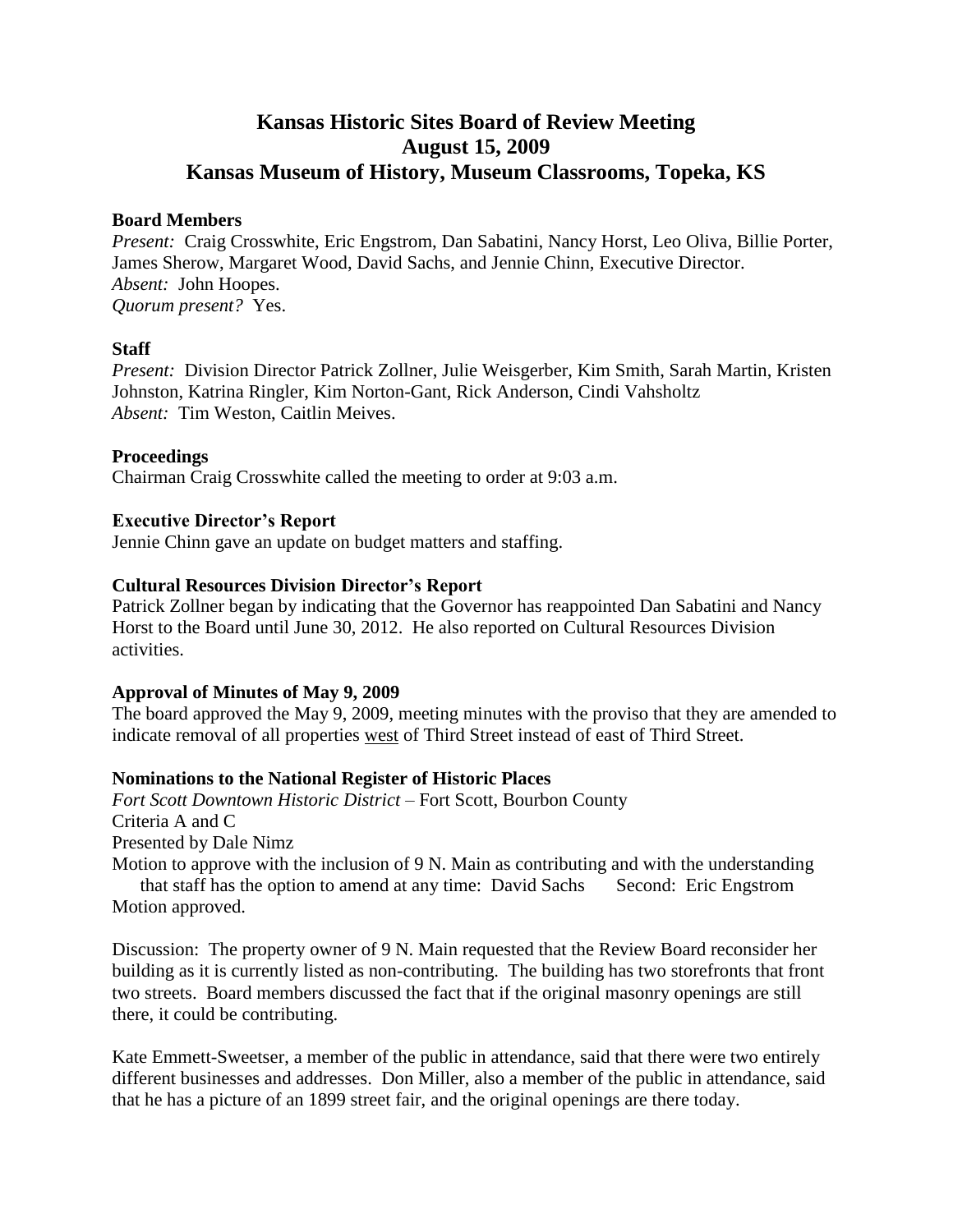*Helmers Manufacturing Company Building* – 300 Santa Fe Street/2500 S 2<sup>nd</sup> Street, Leavenworth, Leavenworth County Criterion C Presented by Rachel Nugent of Rosin Preservation. Motion to approve under Criterion C as submitted: Dan Sabatini Second: Billie Porter Motion approved.

*Garfield Elementary School* – 300 NW 7<sup>th</sup> Street, Abilene, Dickinson County Nominated as part of the "Historic Public Schools of Kansas" MPS Criteria A and C Presented by Brenda Spencer. Motion to approve under Criteria A and C: David Sachs Second: Leo Oliva Motion approved.

*Old Gray County Courthouse* – 117 S. Main Street, Cimarron, Gray County Criterion A Presented by Christy Davis of Davis Preservation. Motion to approve under Criterion A: Leo Oliva Second: Margaret Wood Motion approved.

Discussion: Leo Oliva requested that the term "Cimarron Cut-Off" be changed to "Cimarron Route<sup>"</sup>

*Penley House* – 3400 Penley Drive, Wichita, Sedgwick County Nominated as part of the "Residential Resources of Wichita – 1870 –1957" MPS Criteria A and C Presented by Kathy Morgan with the City of Wichita Motion to approve under Criterion C only: David Sachs Second: Eric Engstrom Motion approved.

*Wichita High School* – 324 N. Emporia, Wichita, Sedgwick County Nominated as part of the "Historic Public Schools of Kansas" MPS Criterion C Presented by Pamela Kingsbury Motion to approve under Criterion C: Eric Engstrom Second: Jim Sherow Motion approved.

*Wathena Fruit Growers' Association Building* –104 3<sup>rd</sup> Street, Wathena, Doniphan County Criteria A and C Presented by Rick Anderson, KSHS Staff Motion to approve under Criteria A and C with a caveat to include a brief passage linking the property to the Cooperative Movement: Jim Sherow Second: Leo Oliva Motion approved.

*Cuba Blacksmith Shop* – ½ block west of Baird Street on Lynn Street, Cuba, Republic County Criterion A Presented by Sarah Martin, KSHS Staff Motion to approve under Criterion A: Leo Oliva Second: Jim Sherow Motion Approved.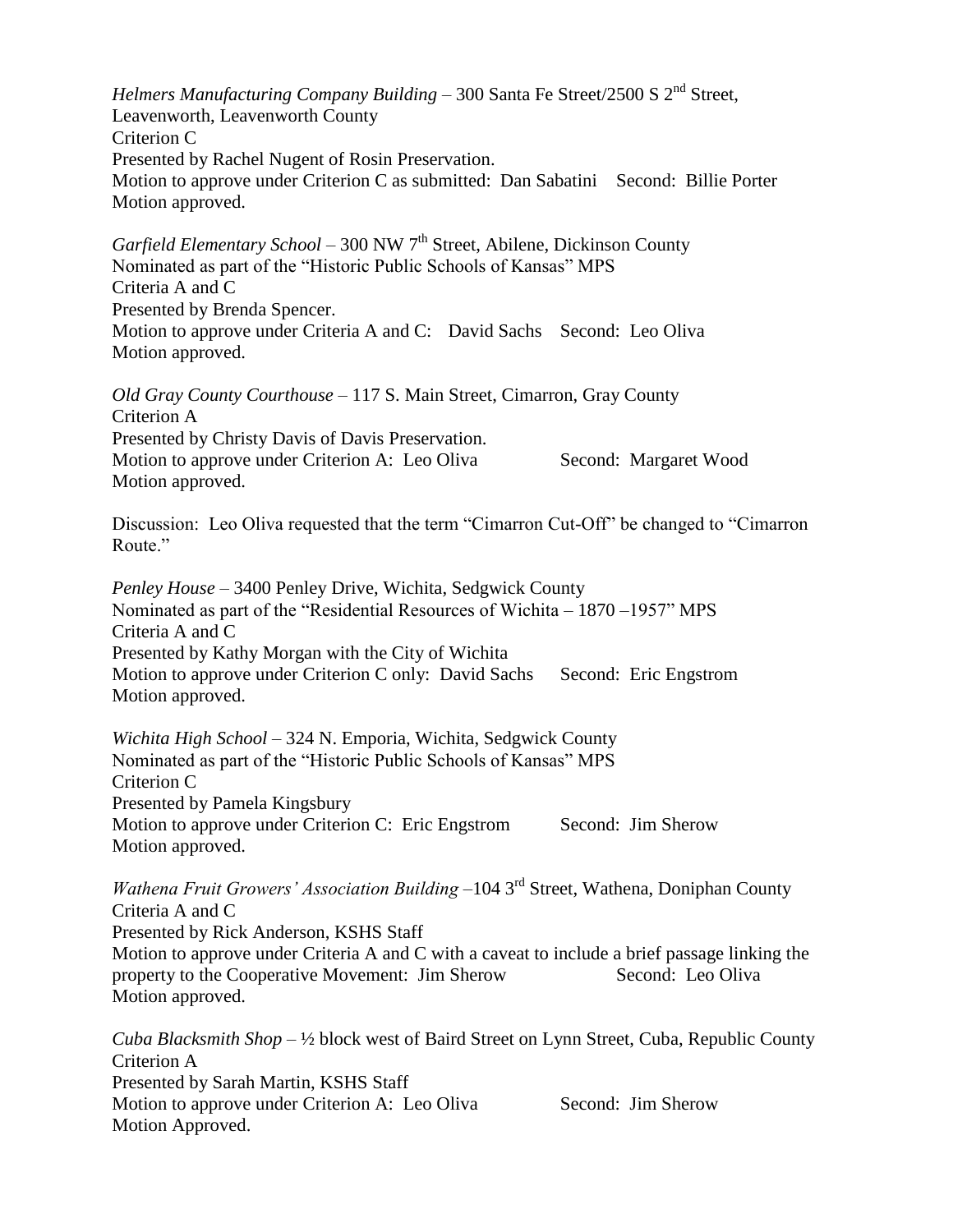*G. W. Norris House* – 301 E  $12<sup>th</sup>$  Avenue, Hutchinson, Reno County Criterion C Presented by Sarah Martin, KSHS Staff Motion to approve under Criterion C: Dan Sabatini Second: Margaret Wood 7 votes yes, 2 votes no, and 1 abstention Motion approved.

Discussion: The Board questioned whether this house is a good example of a classic Foursquare. Staff said research could be pulled and added to the nomination for clarification on this particular style.

#### **Nominations to the Register of Historic Kansas Places**

*St. Joseph's Catholic Church & Cemetery* – 13497 Lower McDowell Creek Road, Geary County Criterion C Presented by Julie Weisgerber, KSHS Staff Motion to approve: Jim Sherow Second: David Sachs Motion approved.

Discussion: The board questioned whether this nomination is the same consideration as the last. Staff responded that this nomination emphasizes architecture. Also, if the building was restored, National Register eligibility is possible, and the history of the people and the valley could be emphasized in a nomination.

# **Request for Removal from National Register of Historic Places**

*Shedd & Marshall Store* – 243 Whiting, Whiting, Jackson County Building was demolished beginning in September 2008 and extending through early May 2009. Presented by Kim Norton-Gant, KSHS Staff Motion to approve: Eric Engstrom Second: Nancy Horst Motion approved.

# **Request for Removal from Register of Historic Kansas Places**

*Nelson Building* – 106-108 E. Wall Street, Fort Scott, Bourbon County Building damaged in the March 2005 fire and demolished in June 2005. Presented by Sarah Martin, KSHS Staff Motion to approve: Billie Porter Second: Nancy Horst Motion approved.

*Miller Block* – 1-5 S. Main Street, Fort Scott, Bourbon County Building damaged in the March 2005 fire and demolished in June 2005. Presented by Sarah Martin, KSHS Staff Motion to approve: Dan Sabatini Second: Margaret Wood Motion approved.

#### **Other Business**

*Election of Officers* Motion to nominate Craig Crosswhite as chairman and Eric Engstrom as vice-chairman of the Historic Sites Board of Review for 2010: Jim Sherow Second: Leo Oliva Motion approved.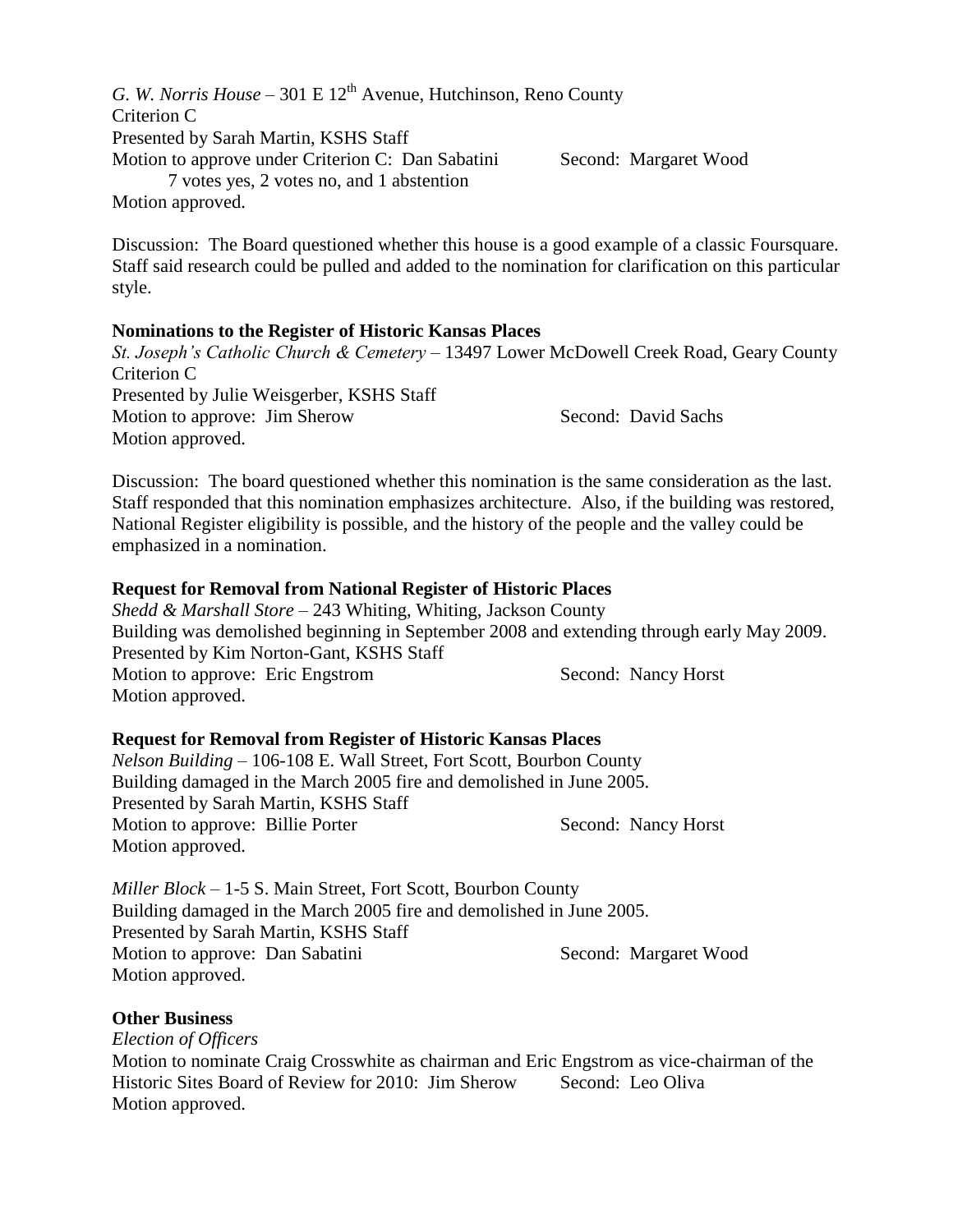# *Set calendar for 2010*

Motion to approve 2010 Historic Sites Board of Review meeting dates of February 20, May 8, August 14, and November 20: Eric Engstrom Second: Margaret Wood Motion approved.

# *Time and place of next review board meeting*

The next meeting will be November 7, 2009, at 9 a.m. at the Kansas Museum of History in the Museum Classrooms.

Jennie Chinn recognized and thanked Jim Sherow for his twelve years' service to the board as he has asked not to be re-nominated. She is working with the Governor's office to appoint an historian, and Jim will serve until the position is filled. Chairman Crosswhite also thanked Jim for all he has done.

The meeting was adjourned at 1:34 p.m.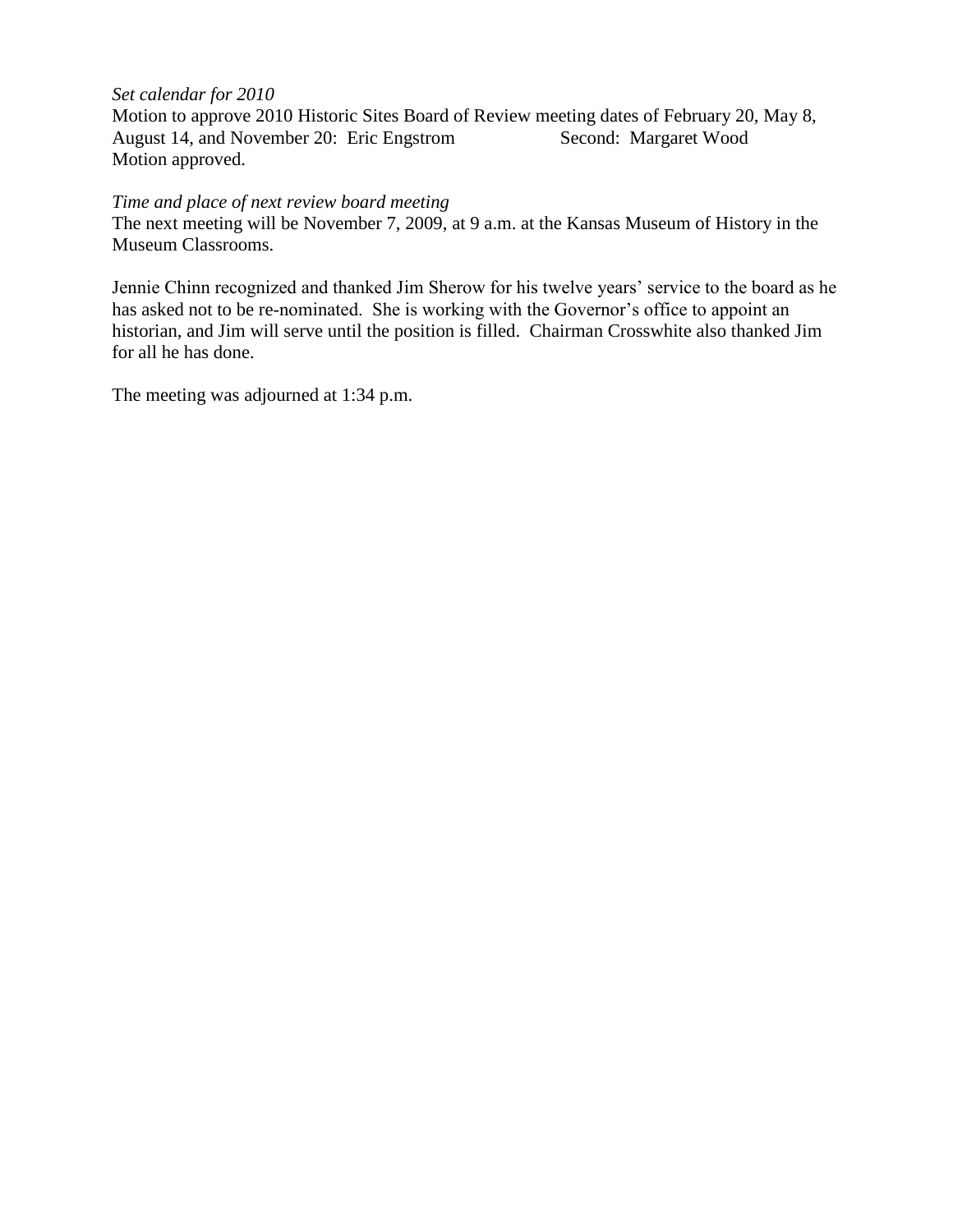# **Kansas Historic Sites Board of Review Meeting November 7, 2009 Kansas Museum of History, Museum Classrooms, Topeka, KS**

#### **Board Members**

*Present:* Craig Crosswhite, Eric Engstrom, John Hoopes (morning only), Nancy Horst, Leo Oliva, Jay Price, Dan Sabatini, David Sachs, Margaret Wood, and Jennie Chinn, Executive Director.

*Absent:* Billie Porter, John Hoopes (afternoon only).

#### **Staff**

*Present:* Division Director Patrick Zollner, Sarah Martin, Kristen Johnston, Julie Weisgerber, Kim Smith, Katrina Ringler, Kim Gant, Caitlin Meives, and Cindi Vahsholtz. *Absent:* Tim Weston.

#### **Proceedings**

Chairman Craig Crosswhite called the meeting to order at 9:05 a.m. and introduced the board members.

#### *Approval of Minutes of August 15, 2009*

The board unanimously approved the August 15, 2009, meeting minutes.

#### *Executive Director's Report*

Jennie Chinn gave an update on the current budget situation and cuts that have been made.

#### *Cultural Resources Division Director's Report*

Patrick Zollner reported on Cultural Resources Division activities for the third quarter.

#### **Nominations to the National Register of Historic Places**

"Roadside Kansas" Multiple Property Documentation Form – Statewide Presented by Elizabeth Rosin Motion to approve: Jay Price Second: Eric Engstrom

6 votes yes, 2 votes no, and 1 abstention

Motion approved with the caveat that historians at Haskell Indian Nations University be given an opportunity to comment on the document.

Discussion: There was concern over the inclusion of Indian Village in Douglas County and whether Native Americans should be consulted and given an opportunity to comment. Staff reiterated that this document simply notes significant roadside-related resources and that no property is being nominated.

*Independence Junior High School* Nominated as part of the "Historic Public Schools of Kansas" MPS Criteria A and C Presented by Elizabeth Rosin Motion to approve: David Sachs Second: Dan Sabatini Motion approved.

Fred Meier, Independence USD 446, spoke in favor of the nomination.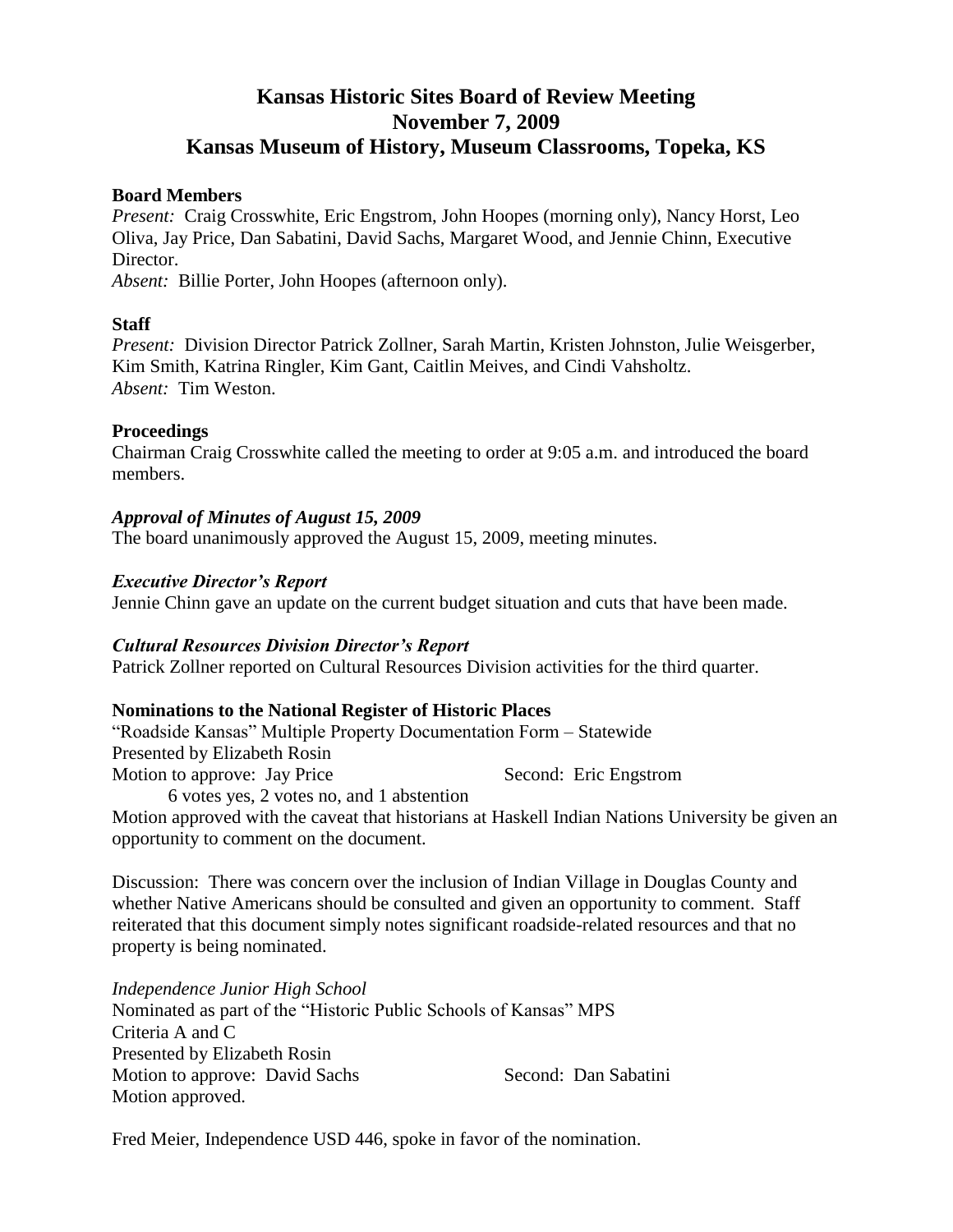*Fairview Apartments* Nominated as part of the "Residential Resources of Wichita – 1870-1957" MPS Criterion C Presented by Elizabeth Rosin Motion to approve: Eric Engstrom Second: Nancy Horst Motion approved.

Discussion: Dan Sabatini said that a date needed to be changed from 9157 to 1957 in the nomination under "Integrity."

*Fairmount Apartments* Nominated as part of the "Residential Resources of Wichita – 1870-1957" MPS Criterion C Presented by Brenda Spencer Motion to approve: Eric Engstrom Second: Jay Price Motion approved.

David Farha, Far Oaks Development, spoke in favor of the nomination and provided insight into the variety of tenants and length of leases in the building.

*Guldner House* Nominated as part of the "Residential Resources of Wichita – 1870-1957" MPS Criterion C Presented by Kathy Morgan Motion to approve: Jay Price Second: Dan Sabatini Motion approved.

Discussion: David Sachs suggested that George Ashby, architect with Radford's firm, be referenced early in the nomination.

*Blaser House* Nominated as part of the "Residential Resources of Wichita – 1870-1957" MPS Criterion C Presented by Kathy Morgan for Barbara Hammond. Motion to approve: David Sachs Second: Nancy Horst Motion approved.

Discussion: Dan Sabatini inquired about any Art Nouveau references.

*East Stone Arch Bridge – Lake Wabaunsee* Nominated as part of the "Masonry Arch Bridges of Kansas" MPS and the "New Deal-Era Resources of Kansas" MPS Criteria A and C Presented by Sarah Martin. Motion to approve: Leo Oliva Second: David Sachs Motion approved.

Ron Martinek, Lake Wabaunsee Arch Bridge Committee, spoke about both bridges and the activities and goals of the Lake Wabaunsee Arch Bridge Committee.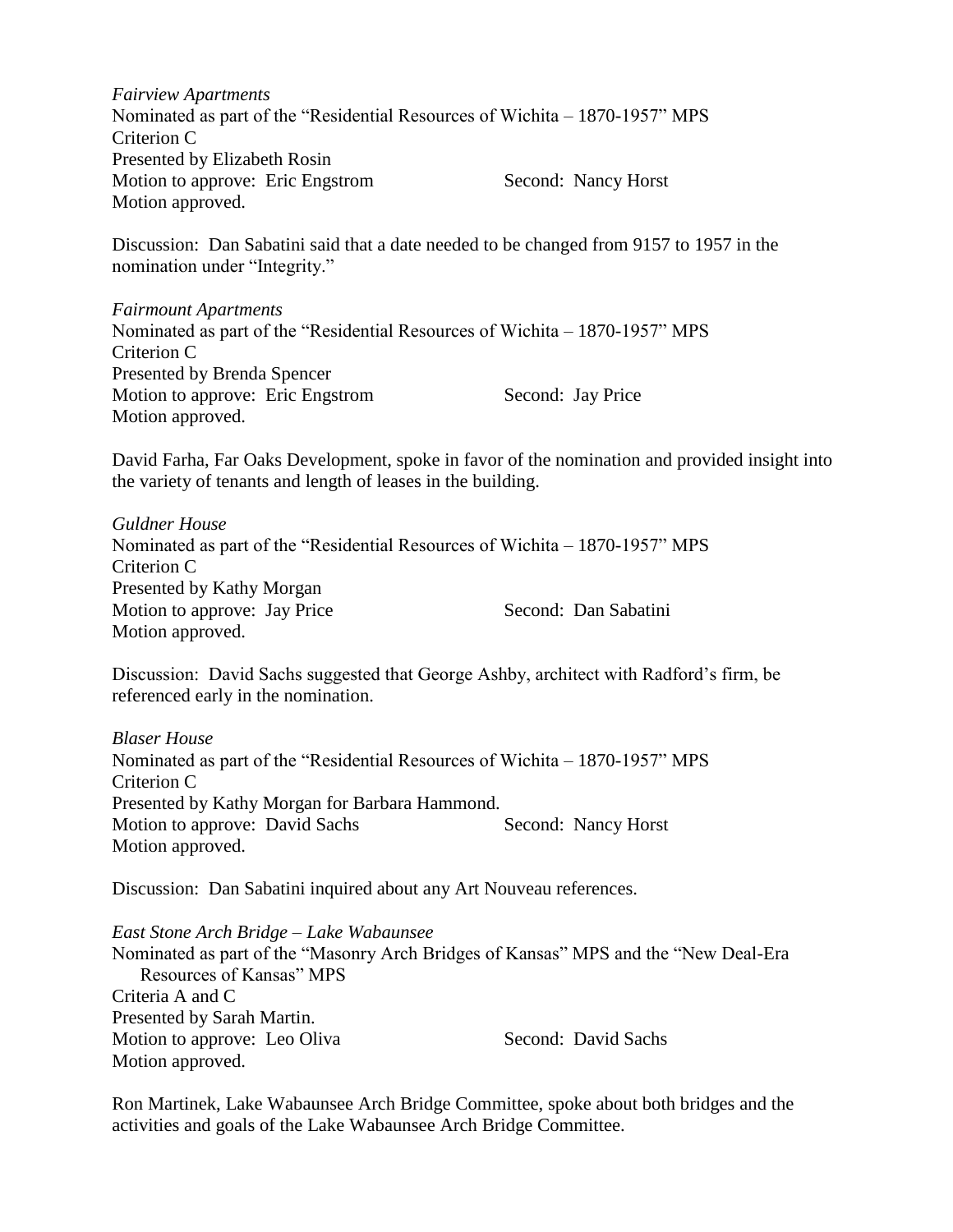*Southeast Stone Arch Bridge – Lake Wabaunsee*

Nominated as part of the "Masonry Arch Bridges of Kansas" MPS and the "New Deal-Era Resources of Kansas" MPS Criteria A and C Presented by Sarah Martin. Motion to approve: David Sachs Second: Leo Oliva Motion approved.

*Henry and Elenora Strong House* Nominated as part of the "Late 19<sup>th</sup> Century Vernacular Stone Houses in Manhattan" MPS Criteria A and C Presented by Caitlin Mieves Motion to list the property in the Register of Historic Kansas Places: Eric Engstrom Motion approved. Second: Dan Sabatini

Rachelle Routh, property owner, spoke on the history of the house and answered questions from the board.

Discussion: The board discussed concerns about integrity regarding the various mid-20<sup>th</sup> century changes. Motion was made to nominate the house to the Register of Historic Kansas Places, and they left the possibility for National Register reconsideration and the nomination to be reworked.

*Welborn 'Doc' Barton House* Criteria B and C Presented by Sarah Martin Motion to approve: Leo Oliva Second: Nancy Horst Motion approved.

*Cossaart Barn* Nominated as part of the "Historic Agriculture-Related Resources of Kansas" MPS Criteria A and C Presented by Sarah Martin Motion to approve: Leo Oliva Second: Margaret Wood Motion approved.

*Transue Brothers Blacksmith & Wagon Shop* Nominated as part of the "Roadside Kansas" MPS Criteria A and C Presented by Sarah Martin Motion to approve: Margaret Wood Second: Leo Oliva Motion approved.

David Zahm answered questions from the board.

Discussion: The board discussed whether there was a benefit to nominate this property as part of the "Roadside Kansas" MPS. It was dropped from the "Roadside Kansas" MPS and nominated to the National Register on its own.